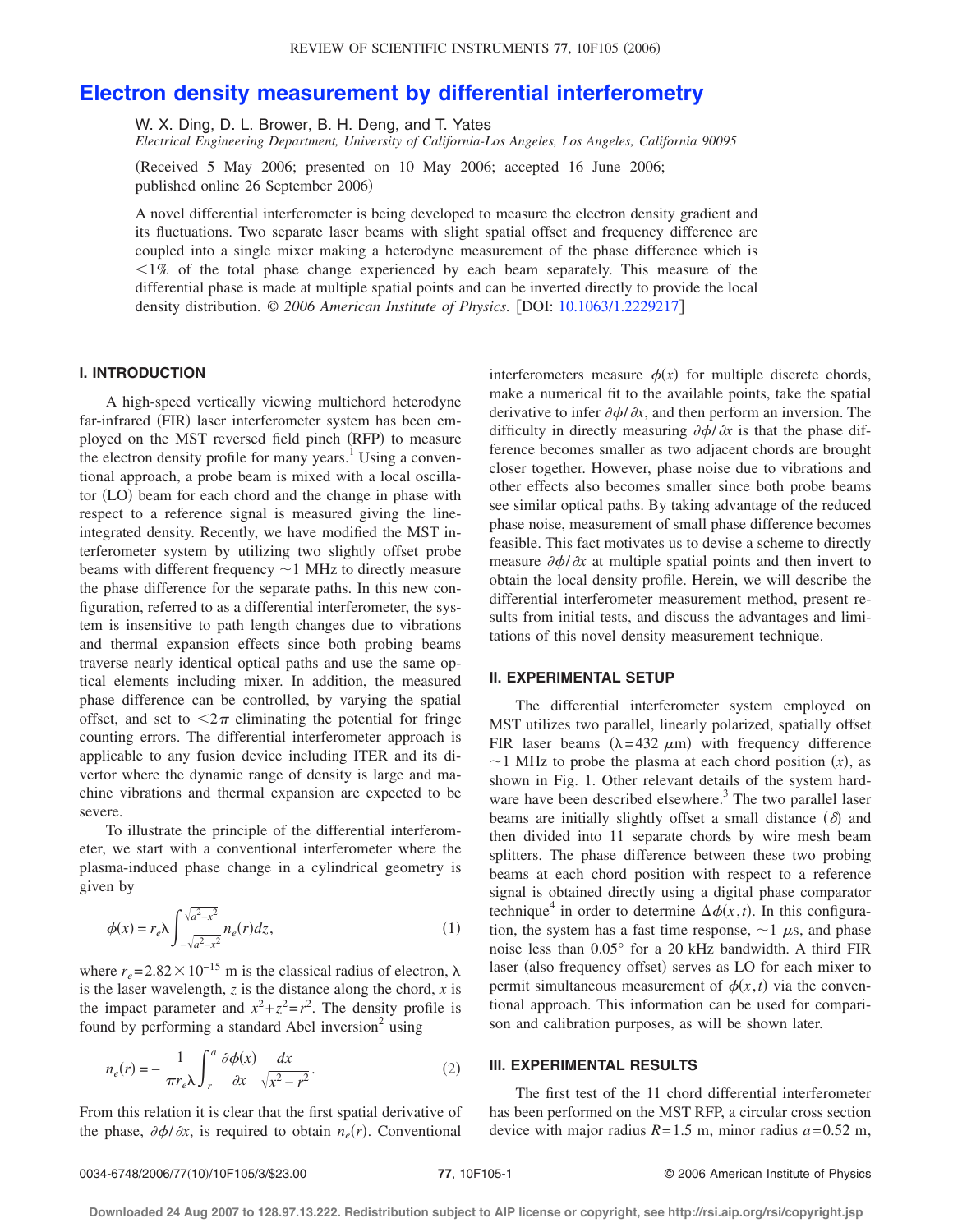

FIG. 1. Schematic of the differential interferometer experimental setup. Note that beam offsets at the source  $(\delta)$  and in the plasma  $(\Delta x)$  are different due to an optical system with out-of-plane non-45° bends that are not pictured.

discharge current  $I_p \le 600$  kA, line-averaged electron density  $n_e \sim 1 \times 10^{19}$  m<sup>-3</sup>, and electron temperature  $T_e \le 1$  keV.

Differential interferometer time series data for each chord position are shown in Fig. 2 for  $\delta = 3.5$  mm. No fringe counting errors are observed as the maximum phase change is  $\leq$ 5°. In this figure, the bandwidth is limited to 20 kHz and the rms noise level is about  $\sim 0.05^{\circ}$ . This compares very favorably to the conventional interferometer setup where the rms noise level is 1°–2°. For each rapid sawtooth crash  $(<200 \mu s$ ) shown in Fig. 2(a), the differential interferometer clearly tracks the fast density dynamics, as shown in Figs.  $2(b)$  and  $2(c)$ . High-frequency fluctuations superimposed on the equilibrium density traces are associated magnetic fluctuations (tearing instabilities). Initially, the two probe beams are made collinear (i.e.,  $\delta = 0$ ) so that the phase difference is minimized  $(\Delta \phi \sim 0)$ , as shown in Fig. 3(a) (open circles). Then, one probe beam is spatially offset  $(\delta = 3.5 \text{ mm})$  by translating a mirror while keeping the two beams parallel. With this orientation, the phase change for the central chords remains unchanged but a nonzero phase difference is measured for the edge chords, as shown in Fig.  $3(a)$  (solid



FIG. 2. (a) Time history of discharge current and average toroidal magnetic field. The arrows point to sawtooth crashes.  $[(b)$  and  $(c)]$  Time history of the differential interferometer for 11 chords where *x* denotes the impact parameter of the laser beams and  $\delta = 3.5$  mm.



FIG. 3. (a) Phase difference profile with separations  $\delta \sim 0$  (open circles) and  $\delta$   $\sim$  3.5 mm (solid circles); (b) spline fit to measured  $|\Delta \phi|$  profile used for inversion.

circles). This is expected since the density gradient is small in the plasma core and large in the edge. In addition, the phase gradient (or phase difference between two adjacent beams) changes the sign across the magnetic axis consistent with the sign change of the density gradient.

It is important to note that the effective separation of two beams in the plasma  $(\Delta x)$ , in radial direction) is not equal to  $\delta$ . There is also a toroidal displacement of two probe beams resulting from an optical system more complicated than shown schematically in Fig. 1. Density variation resulting from toroidal offset is negligible. Maintaining small beam separation is crucial to measuring  $\partial \phi / \partial x$  and achieving maximum vibration reduction by use of a single mixer. However, it is difficult to physically measure this offset because it is small compared to the beam diameter of  $\sim$ 1 cm.

As opposed to making a direct measurement of the separation, an alternate method has been developed to absolutely determine the effective offset of the beams by calibrating the differential interferometer using the conventional interferometer. Since the probe beams are offset by a known amount  $\delta$ before splitting into 11 chords, we take the separation  $\Delta x$  of two beams in the plasma for each chord to be identical. In addition, we assume  $\Delta x = k\delta$ , where *k* is a calibration constant to be experimentally determined. As mentioned earlier, one can obtain the local density profile by measuring the phase gradient  $\Delta \phi / \Delta x$  and performing an inversion. Before inversion, a spline fit is made to the absolute value of the differential phase profile,  $|\Delta \phi|$ , as shown in Fig. 3(b). The boundary condition  $d\phi/dx = 0$  is added at  $r = 50$  cm. The uncalibrated density profile from the differential interferometer

$$
n_e(r)|_{\delta} = -\frac{1}{\pi \lambda r_e} \int_r^a \frac{\Delta \phi(x)}{\delta} \frac{dx}{\sqrt{x^2 - r^2}} = k \times n_e(r)
$$

is then obtained directly. In addition, the standard lineintegrated density measurement, shown in Fig. 4, can also be used to find  $n_e(r)$ . Since the differential and conventional interferometers operate simultaneously, we can determine *k* from the relation  $r_e \lambda \int n_e(r) \vert \, dz \equiv k \phi(x)$ , where  $\phi(x)$  is the phase measured by the conventional interferometer, as shown in Fig.  $5(a)$  at  $t=16$  ms. Using this approach, we find  $k = 0.35$  making the effective separation of two beams  $\Delta x$  $= 1.20$  mm. Once *k* is known, the differential interferometer

**Downloaded 24 Aug 2007 to 128.97.13.222. Redistribution subject to AIP license or copyright, see http://rsi.aip.org/rsi/copyright.jsp**